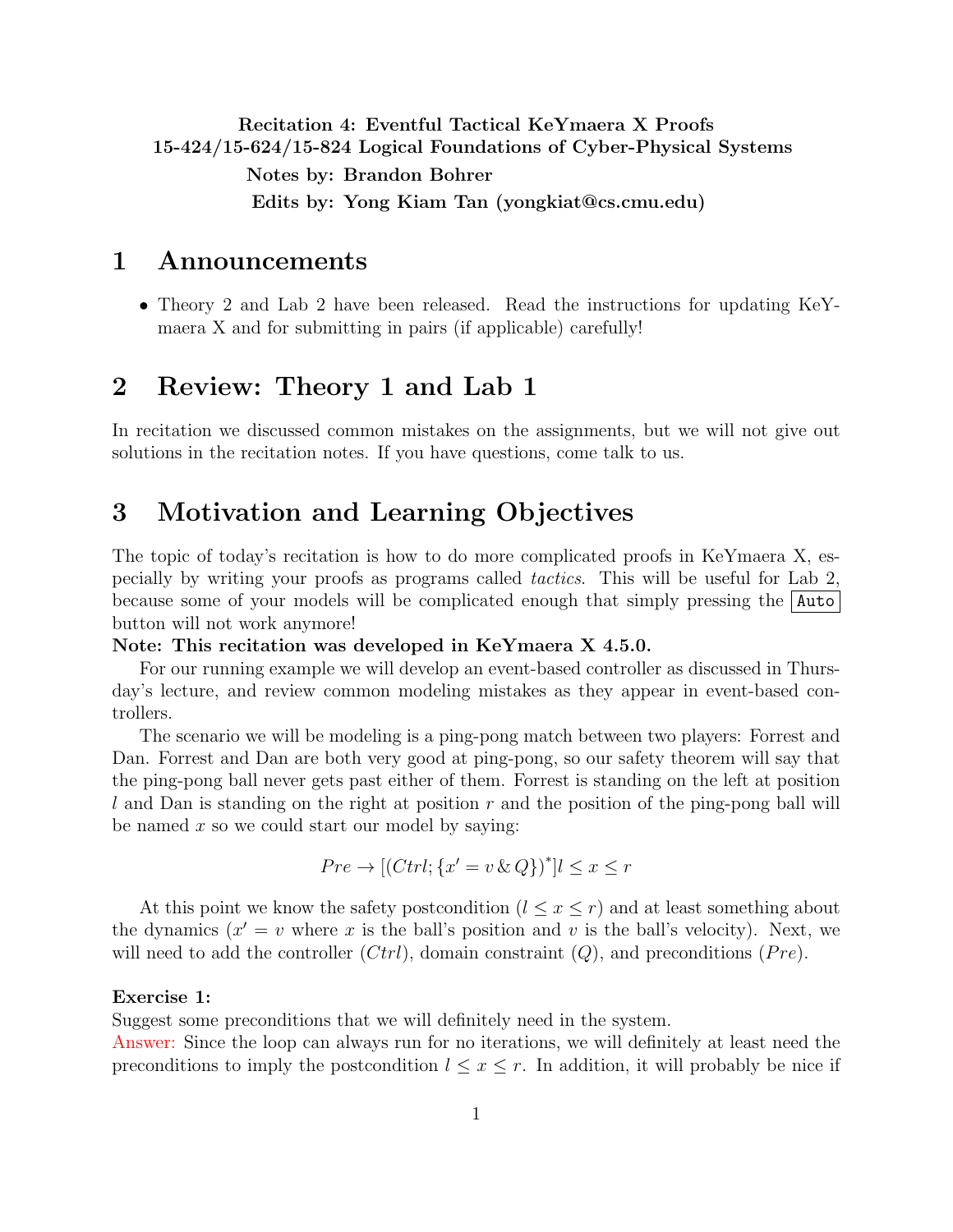the players were not standing on the same spot, or more precisely,  $l < r$ . For simplicity, we shall just assume that the ball is in flight already, i.e.,  $l < x < r$ , which also implies  $l < r$ .

Do we need any preconditions on  $v$ ? The ball is going to travel both ways eventually, so maybe we will not need a precondition. But for now we will make life simpler by assuming Forrest hit the ball most recently, so  $v \geq 0$ .

## 4 How Not To Model An Event-Driven System

Let us start with the evolution domain constraint. Our first guess might be something like  $l \leq x \leq r$ . However, this is incorrect, as we saw in last week's recitation: it is a **major red** flag if you manage to prove safety while totally ignoring the controller. Your model is most likely broken.

As an example, let us just add a totally bogus controller to the model and prove that it is "safe". Here is the arbitrarily chosen controller we will use:

$$
Ctrl_{bad} \stackrel{\text{def}}{=} v := v + 1 \cup \{v' = 5\}
$$

Since this is a KeYmaera X recitation, we will do the proof in KeYmaera X. We already saw a similar proof last week, but this time, we will do it manually and also explore KeYmaera X's tactics along the way. Here is the formula that we will prove valid:

$$
v \ge 0 \land l < x < r \to [(Ctrl_{bad}; \{x' = v \& l \le x \le r\})^*] l \le x \le r
$$

Note: The model for this is called rec4bad1 in the archive.

Note: Caveat – this controller was chosen so that KeYmaera X's heuristics will fail to complete the proof fully automatically. For simpler controllers, KeYmaera X might even be able to prove the corresponding formula fully automatically. Always be careful if your proof succeeds much faster than expected!

### 4.1 Initial Steps

The simplest way to do manual proofs is by mousing over the formula and clicking. Note that different sub-formulas will highlight based on where you mouse. Clicking will perform the "most obvious" next step for the highlighted formula, The "most obvious" step is usually what the master tactic tries when it is unfolding your formula.

In a sequent calculus, this is somewhat obvious for the propositional connectives: you simply use the appropriate rule for that connective. Similarly, for most of the hybrid program operators, there is really only one choice of axiom that can be applied.

In our case, the topmost logical connective in the formula that we want to prove is an implication. KeYmaera X knows what to do for implications on the right (recall sequent calculus from last week), and it gives us back a new goal to prove: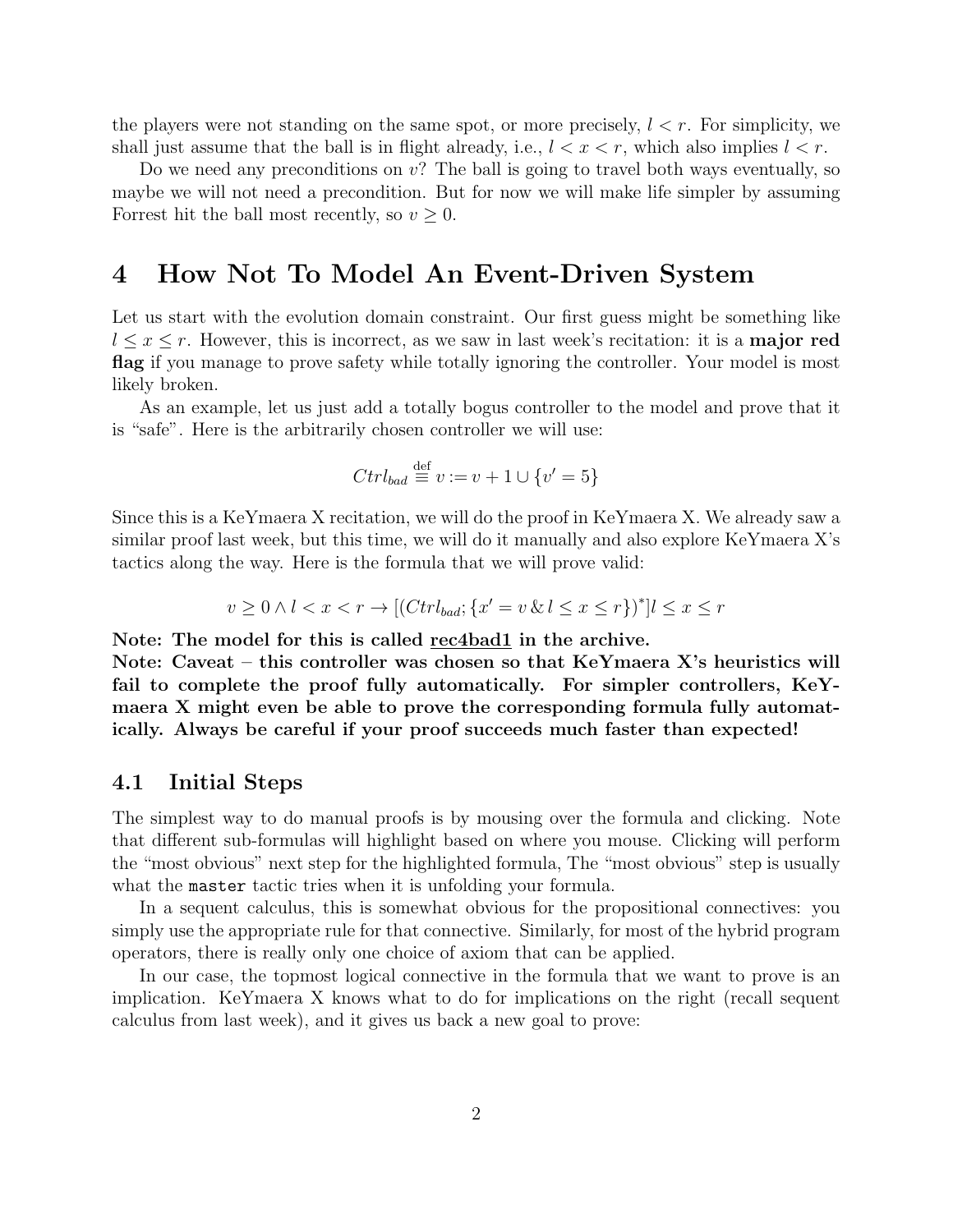$\equiv$  Goal:  $\rightarrow$ R (127,0)

Hint: LOOP | BOXAND  $v \ge 0$   $A$   $l < x$   $A$   $x < r$  $F^{-1}$  [{{v:=v+1; v{v'=5&true}}{x'=v&/ $\le x \land x \le r$ }}\*](/ $\le x \land x \le r$ )  $\overline{H}$   $\rightarrow$  R

Like you would do if you proved this by hand, KeYmaera X automatically used the  $\rightarrow R$ rule. You can tell this is what it tactic did by observing the label next to the horizontal line in the proof. The Proof Programming box shows that you applied the implyR tactic at position 1:

> **Proof Programming**  $implyR(1)$

Notice that the antecedent has the conjunction  $v \geq 0 \land l < x < r$  in it. We could break this apart by clicking on it repeatedly (which would apply the ∧[L](#page-0-0) rule), but this unfolding is easy enough that KeYmaera X's automation should be able to handle it.

By clicking the  $|\text{Unfold}|$  button, or simply typing in unfold, KeYmaera X will expand away all the "easy" logical connectives/programs. Now we have three assumptions, one for each conjunct!

But now KeYmaera X is stuck: the next proof step is not quite so obvious.

### 4.2 Loops Invariants

The top-level operator on our new formula is a loop  $(\cdot)^*$ . Recall the loop rule from lecture:

$$
\text{(loop)} \quad \frac{\Gamma \vdash J, \Delta \qquad J \vdash [\alpha]J \qquad J \vdash P}{\Gamma \vdash [\alpha^*]P, \Delta}
$$

The reason KeYmaera X got stuck unfolding the loop is because it does not know what formula to use as the loop invariant J.

#### Exercise 2:

Suggest a loop invariant.

Answer: The loop invariant in this case is fairly straightforward: we are just going to use the postcondition, i.e.,  $l \leq x \leq r$ .

The requirements for  $J$  to be a loop invariant can be seen from the rule [loop.](#page-0-0) It must:

- *Imply* the postcondition
- Be implied by the preconditions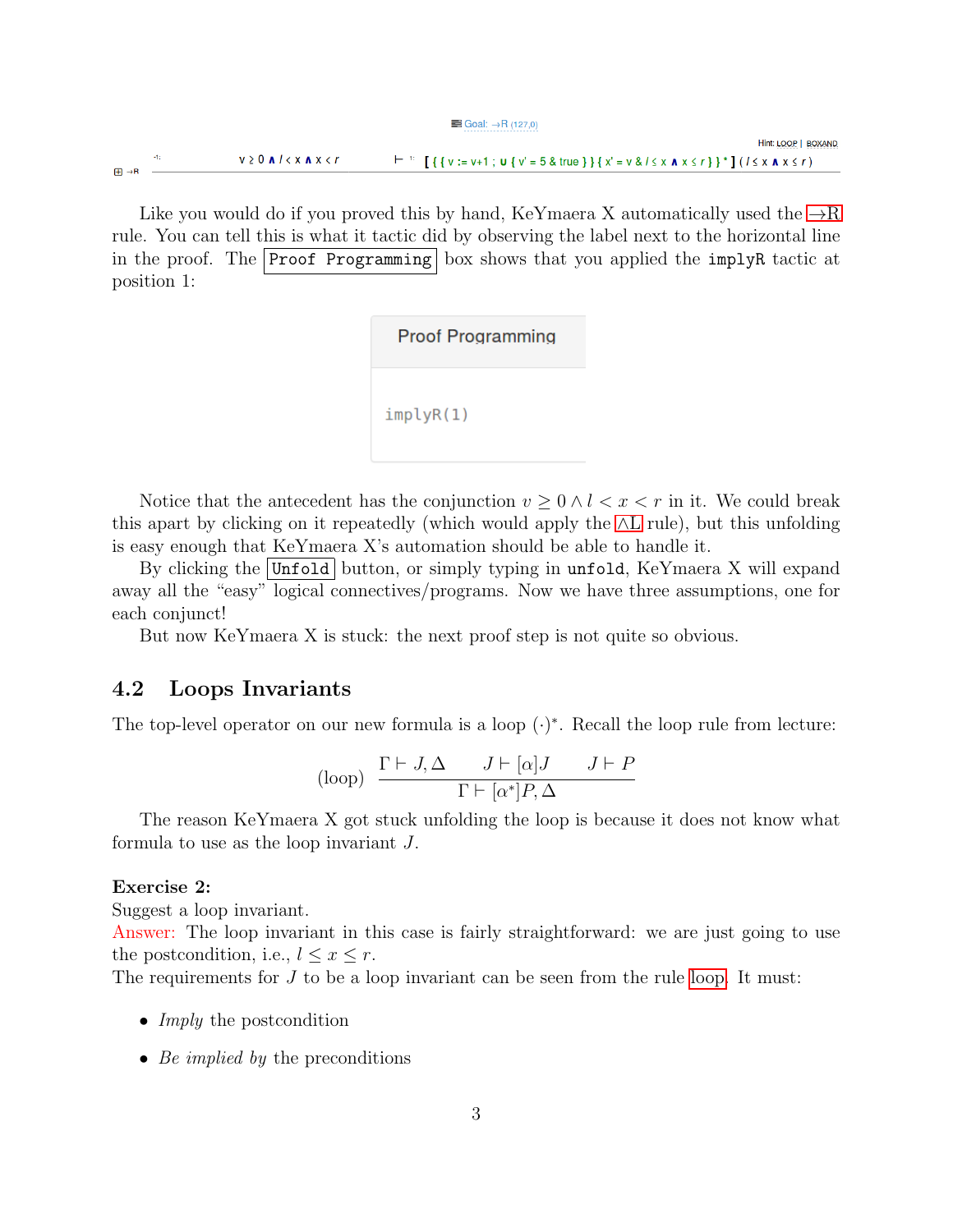• Be preserved every time you run the loop body

Note: If you pick the wrong invariant, your proof might not work even when the theorem you want to prove is true. If you get stuck and you think the theorem is true, try picking a new invariant and try again.

To hand KeYmaera X a loop invariant, right-click on the loop in the succedent and the menu of applicable rules will appear.<sup>[1](#page-3-0)</sup> The loop induction rule should be at the top.

 $\overline{a}$ 

| <b>Loop Induction loop</b> |   |                                          |
|----------------------------|---|------------------------------------------|
|                            |   | $\Gamma$ $\vdash$ $j(x)$ , $\Delta$      |
|                            |   | $j(x)$ $\vdash$ [a] $j(x)$               |
|                            | ⊢ |                                          |
|                            |   | $\Gamma$ $\vdash$ $[a^{\star}]P, \Delta$ |

Notice that the  $j(x)$  is highlighted in red. This is how KeYmaera X tells you that it needs some input for this rule. In this case, it needs the loop invariant as input.

| <b>Loop Induction loop</b>        |  |                                                            |  |  |  |
|-----------------------------------|--|------------------------------------------------------------|--|--|--|
|                                   |  |                                                            |  |  |  |
|                                   |  | $I() \le x \& x \dots$ $\vdash$ [a] $I() \le x \& x \dots$ |  |  |  |
| $I() \le x \& x \dots$ $\vdash$ P |  |                                                            |  |  |  |
|                                   |  | $\Gamma$ $\vdash$ $[a^*]P, \Delta$                         |  |  |  |

We can then run the loop rule by clicking on its name. This will result in 3 subgoals, corresponding to the 3 premises of [loop:](#page-0-0)

<span id="page-3-0"></span><sup>&</sup>lt;sup>1</sup>In general, you can do this for any formula in the antecedents/succedents.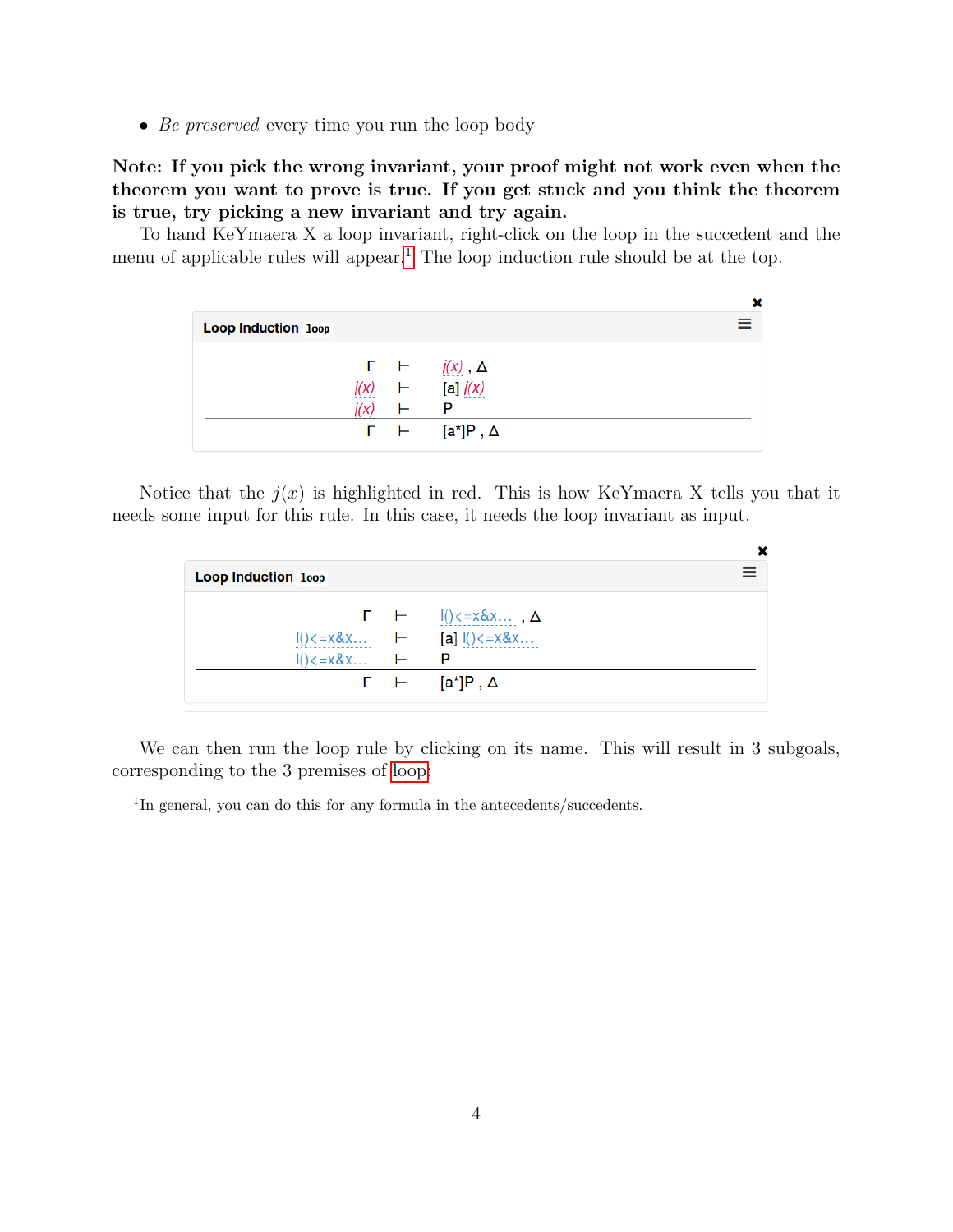| $\equiv$ Goal: Loop Induction (129,0) |                          |       | $\equiv$ Goal: Loop Induction (129,1) |                                                  |          | $\equiv$ Goal: Loop Induction (129,2) |                          |  |
|---------------------------------------|--------------------------|-------|---------------------------------------|--------------------------------------------------|----------|---------------------------------------|--------------------------|--|
|                                       |                          |       |                                       |                                                  |          |                                       | Hint: QE   ABBRV   HIDEL |  |
|                                       | $\blacktriangledown$ -41 |       | $v \geq 0$                            | $\vdash$ <sup>1:</sup> $1 \leq x \land x \leq r$ |          |                                       |                          |  |
|                                       | $-2:$                    |       | 1 < x                                 |                                                  |          |                                       |                          |  |
|                                       | $-3:$                    |       | x < r                                 |                                                  |          |                                       |                          |  |
| $\Box$ loop                           |                          |       |                                       |                                                  |          |                                       |                          |  |
|                                       | Proof Pro                | Rerun | Fresh steps                           | None                                             | Execute: | Atomic                                | Step-by-Step             |  |

```
implyR(1) ; unfold ; loop({`l()<=x&x<=r()`}, 1) ; <(
 nil,
 nil,
 nil
 \lambda
```
Notice, also that the Proof Programming box has been updated with a call to the loop tactic with the loop invariant we just entered as its first argument.

We can now continue with the proof on each branch. The first two branches are pretty trivial, they are just arithmetic questions so we can just use QE and they close immediately.

The third subgoal (showing that the invariant is preserved) looks a lot more complicated, so we let us try and prove it manually.

Note: Usually the hard part of proving a loop invariant is showing that the body preserves the invariant. Always try showing "precondition implies invariant" and "invariant implies postcondition" first with master because if it fails, you just found a mistake in your invariant for free. In fact, KeYmaera X always arranges the subgoals so that these "easier" ones come first.

As we saw with  $\rightarrow R$ , there is really only one way in which the top-level hybrid program operator (a sequential composition) can be decomposed, using [\[;\].](#page-0-0) Instead of clicking through the proof, we could again just call unfold to do all of this simple top-level unfolding for us:

| $\equiv$ Goal: unfold (132,0) |       |  | $\equiv$ Goal: unfold (132,1)                                                                 |                                                                                  |  |
|-------------------------------|-------|--|-----------------------------------------------------------------------------------------------|----------------------------------------------------------------------------------|--|
|                               |       |  |                                                                                               | Hint: <u>ODE   SOLVE   DC   DI   DW   DG   BOXAND   GV   MR  </u><br><b>BOXD</b> |  |
| $\blacktriangledown$ -4:      |       |  | $1 \le x$ $\left[\right\{x' = v + 1 \& 1 \le x \land x \le r\right\}](1 \le x \land x \le r)$ |                                                                                  |  |
| $-2:$<br><b>munto</b>         | x < r |  |                                                                                               |                                                                                  |  |

The tactic also (helpfully) unfolded the choice operator and gave us two subgoals. For this proof, however, this is slightly annoying because this means we will essentially have to deal with the ODE twice (the same way) in both branches.

Note: Applying the most obvious top-most unfolding of your subgoals will usually work, but may not be the most efficient way of completing your proofs.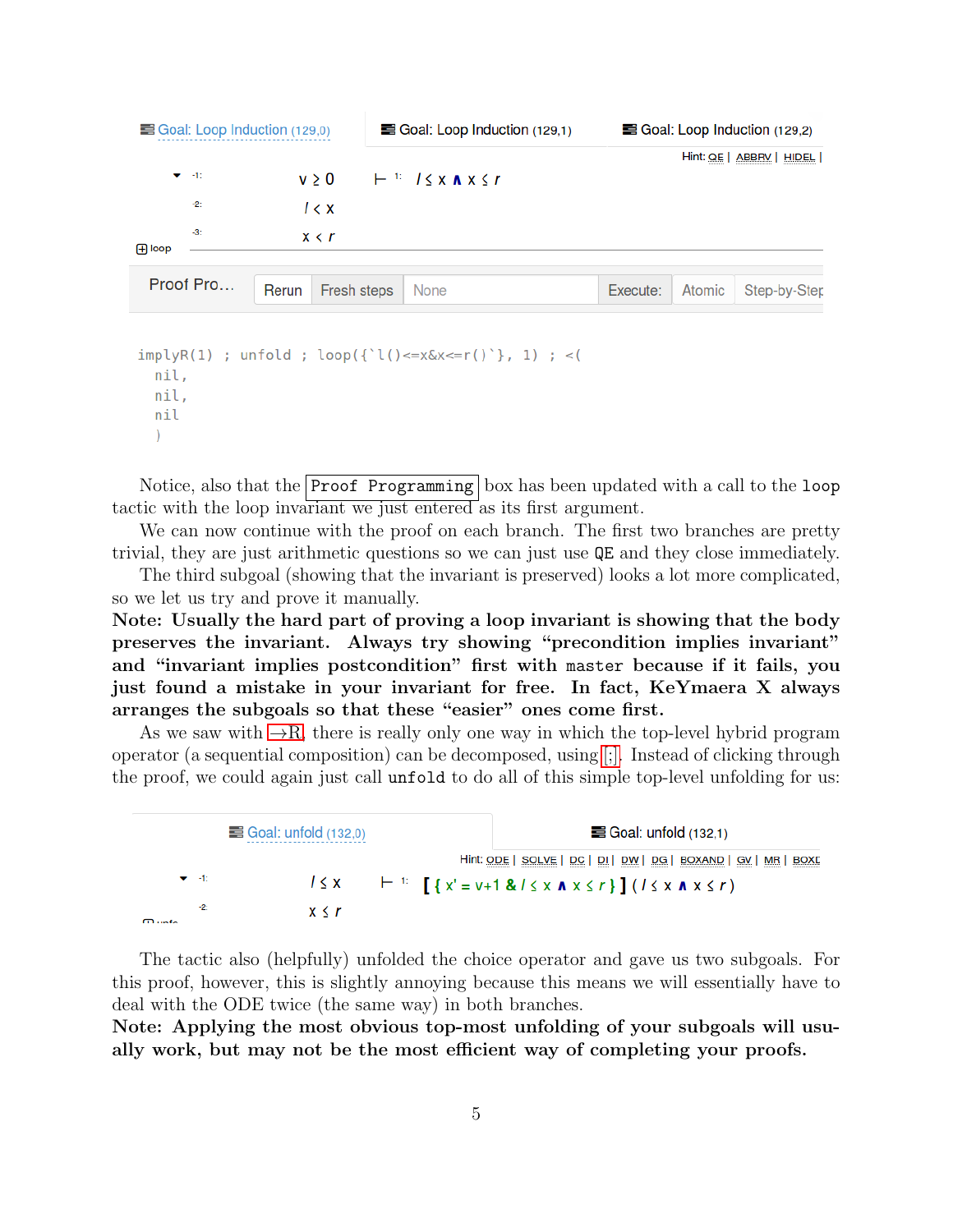Recall that the point of doing this proof was to demonstrate how we did not even need the controller at all to prove the theorem, and in fact we do not need anything except the domain constraint. Instead of completely unfolding the proof, we can use composeb to break up the top-level sequential composition, and then use GV from the right-click menu:

| Gödel/Vacuous GV |                      |                                     |
|------------------|----------------------|-------------------------------------|
|                  | $\blacksquare$ const | $\vdash$ P, $\Delta_{\text{const}}$ |
|                  |                      | $\Gamma$ $\vdash$ [a]P, $\Delta$    |

Note: Notice the  $\Gamma_{const}$ ,  $\Delta_{const}$  in the premise of [G](#page-0-0)V. In comparison to the G rule that we saw in class, KeYmaera X does its best to preserve any constant assumptions. In fact, it also does this for loop invariants. Recall from class that it would be a massive hassle to add all of the constant assumptions to your loop invariants all the time. Fortunately, KeYmaera X also does that for us.

After using GV, our goal looks really simple. In fact, master now will be able to finish the proof:

$$
\equiv \text{Goal: Gödel/Vacuous (133,0)}
$$
Hint: ALIR |  

$$
1 \le x \land x \le r \qquad \vdash \text{if } \forall v \text{ } [\{x' = v \& l \le x \land x \le r\} \text{]} (1 \le x \land x \le r)
$$

But let us go one step further and see more precisely what we meant when we said that we only needed the domain constraint. After getting rid of the forall quantifier, we are left with a differential equation in the postcondition. In its right-click menu, you will see a rule called [dW:](#page-0-0)



#### Exercise 3:

Give an intuitive reading of this proof rule.

Answer: We have not yet seen the [dW](#page-0-0) rule in class, but the menu in KeYmaera X helpfully tells us what the rule does. In order to prove the postcondition, we could just prove it assuming the domain constraint.

Note: KeYmaera X provides a huge library of tactics that would be impossible to cover completely in the course. Most of these tactics contain tooltips like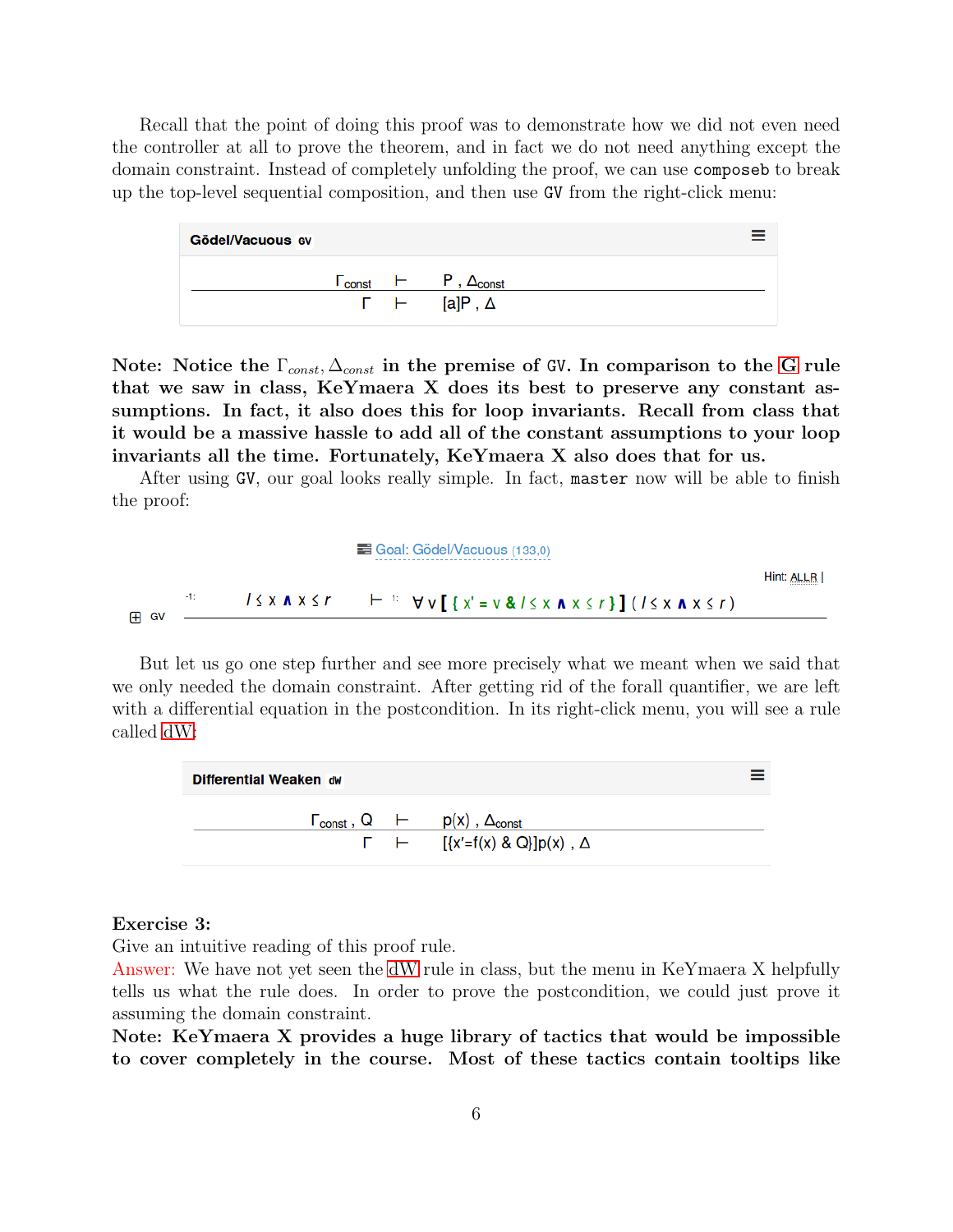the one above that concisely explains what the tactic does. Try exploring the right-click menu and the tactic browser if you ever get stuck in a proof.

The proof is trivial after using [dW.](#page-0-0) In fact, we do not even need any arithmetic. Propositional proving with prop will suffice.

### 4.3 Tactics

The nice thing about doing proofs by clicking around on the UI is that it is easy to get started and easy to explore. The bad thing is that it gets really repetitive for bigger models. Even worse, if we make a small change to our model, we do not want to have to redo the entire proof from scratch: we want keep most of our proof the same and just change the parts that matter.

To fix these problems, we can write our proofs as programs called *tactics* instead. The Proof Programming box contains the tactic for the proof that we just did:

```
implyR(1) ; unfold ; loop({'1() \le x k x \le r() '}, 1) ; <(
QE,
QE,
 composeb(1); GV(1); allR(1); dW(1); prop
 )
```
As you can see, the syntax for tactics is much more intimidating for newcomers than the UI. For this reason, you should start out using the UI for your proofs, then use tactics to make repetitive tasks easier once you understand the structure of the proof.

What does the syntax mean anyway? The ; symbols mean "run the left tactic followed by the right, but only if the left succeeded". The < symbol is used whenever the proof branches from one goal to two (or more) goals. Some tactics, like loop, have arguments, which go in parentheses, others do not. If a tactic operates on a whole subgoal (like master or prop) then we do not need to give it any numeric position arguments. If it operates on one specific formula, then we have to give it a position argument saying which formula. Thankfully, the Web UI already shows you the number for each formula, and most of the time you will want formula number 1 (the first formula in the succedent). Some tactics like loop take more complicated arguments like formulas: those arguments go inside funny brackets with backticks that look like {'ARG'}.

For more details on tactics combinators (;,<, etc.) see the KeYmaera X cheat sheet <http://www.ls.cs.cmu.edu/KeYmaeraX/KeYmaeraX-sheet.pdf>.

Now, we have carefully done the proof so that it does not depend on the controller at all. The exact same tactic that we have just produced should also work if we replaced the controller with another controller. Let us try doing exactly that.

Note: The model for this is called rec4bad1 complex in the archive.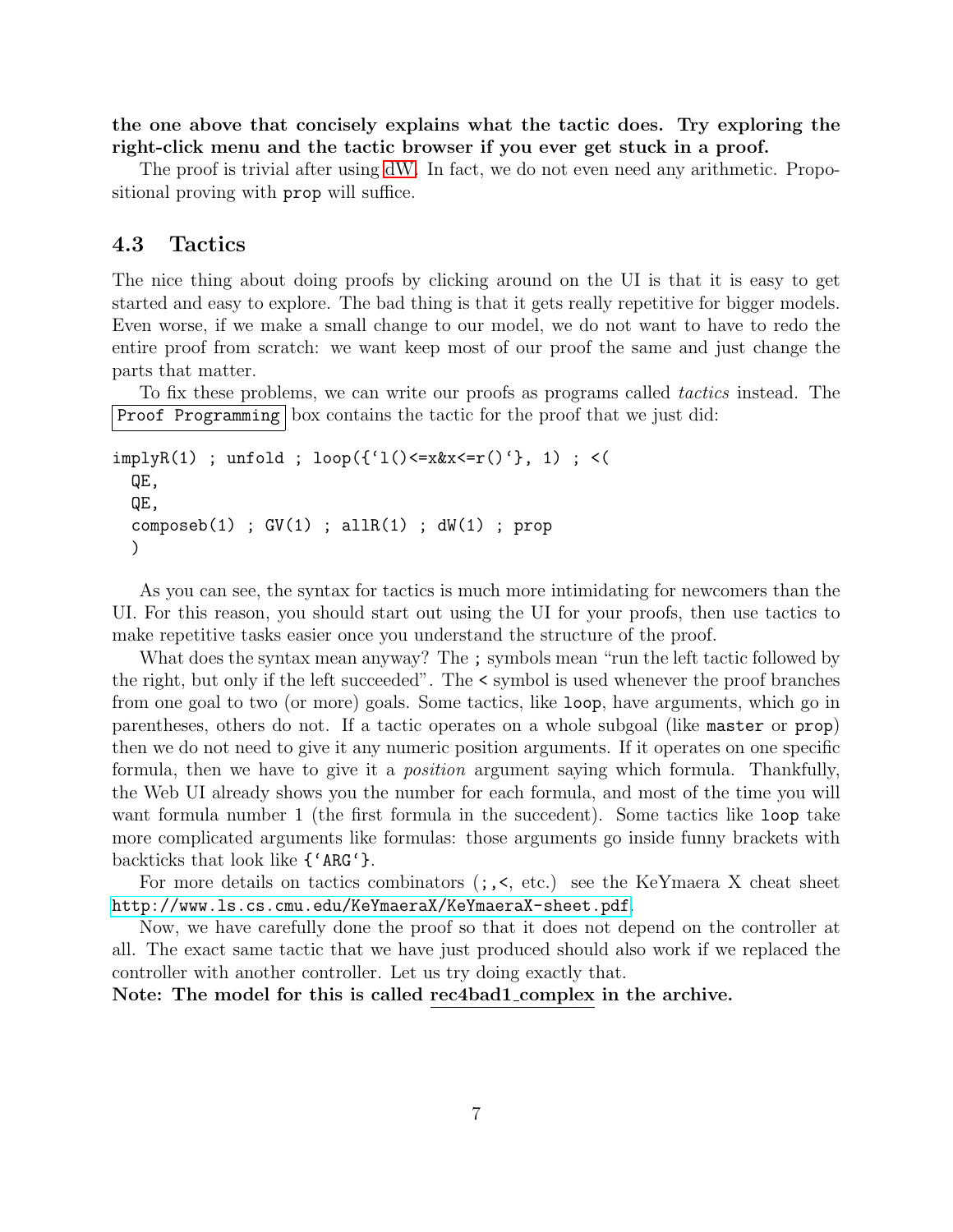# 5 Another Bad Event-Driven Model

The fundamental problem with the previous model is that *domain constraints are part of* our modeling assumptions. For the ODE with domain constraint  $l \leq x \leq r$ , our model only has runs where the solution stays in  $l \leq x \leq r$  for its entire duration.

This is like saying that there is a physical constraint that  $x$  can never leave the playing area, or that the whole universe lies between  $l \leq x \leq r$ . But, as we saw in last recitation, that is not a good model of reality. In the real universe, there are places other than the ping pong table, and we want to prove that the ball does not leave the table area.

Thinking ahead for the moment, we are interested in modelling an event-triggered controller. The players Forrest and Dan (the controllers) will be hitting the ball when  $x = l$ and  $x = r$  respectively. Thus, we will still need the domain constraint  $l \leq x \leq r$  in order for physics to correctly yield to the controller when one of the events (when  $x = l$  or  $x = r$ ) happens. So let us keep the ODE that we have, but try and fix the problem that we have not modelled the rest of the universe.

In our more advanced model, we shall add an extra ODE whose domain constraint is the logical negation of the first ODE:

$$
v \ge 0 \land l < x < r \to \left[ \left( \frac{C}{t} \right) \left( \frac{x'}{s} \right) \cup \left\{ x' = v \& x < l \lor x < l \lor x > r \right\} \right) \right]^* \left[ l \le x \le r \right]
$$

Note: The model for this is called rec4bad2 in the archive.

Note: In KeYmaera X input files, you can annotate loops with the @invariant(...) annotation. These annotations are useful because they provide readers with helpful insights into your models. In fact, KeYmaera X will also use these loop annotations in its proof automation.

Here is the tactic that proves this new formula:

```
unfold ; loop({'1() \le x&x \le r() '}, 1) ; <(
 QE,
 QE,
 composeb(1); GV(1); allR(1); unfold; <(
   dW(1); prop,
   ODE(1)
   )
 )
```
Notice that we have minimally changed the tactic for our earlier model. In fact, we only needed to change the tactic corresponding to the part of the model which we modified. In this case, we have two different ODEs that can be executed, so we have to deal with both cases separately.

However, remember that we are still using the bogus controller, so why did this proof succeed? The answer is that we have not quite split up reality correctly in our domain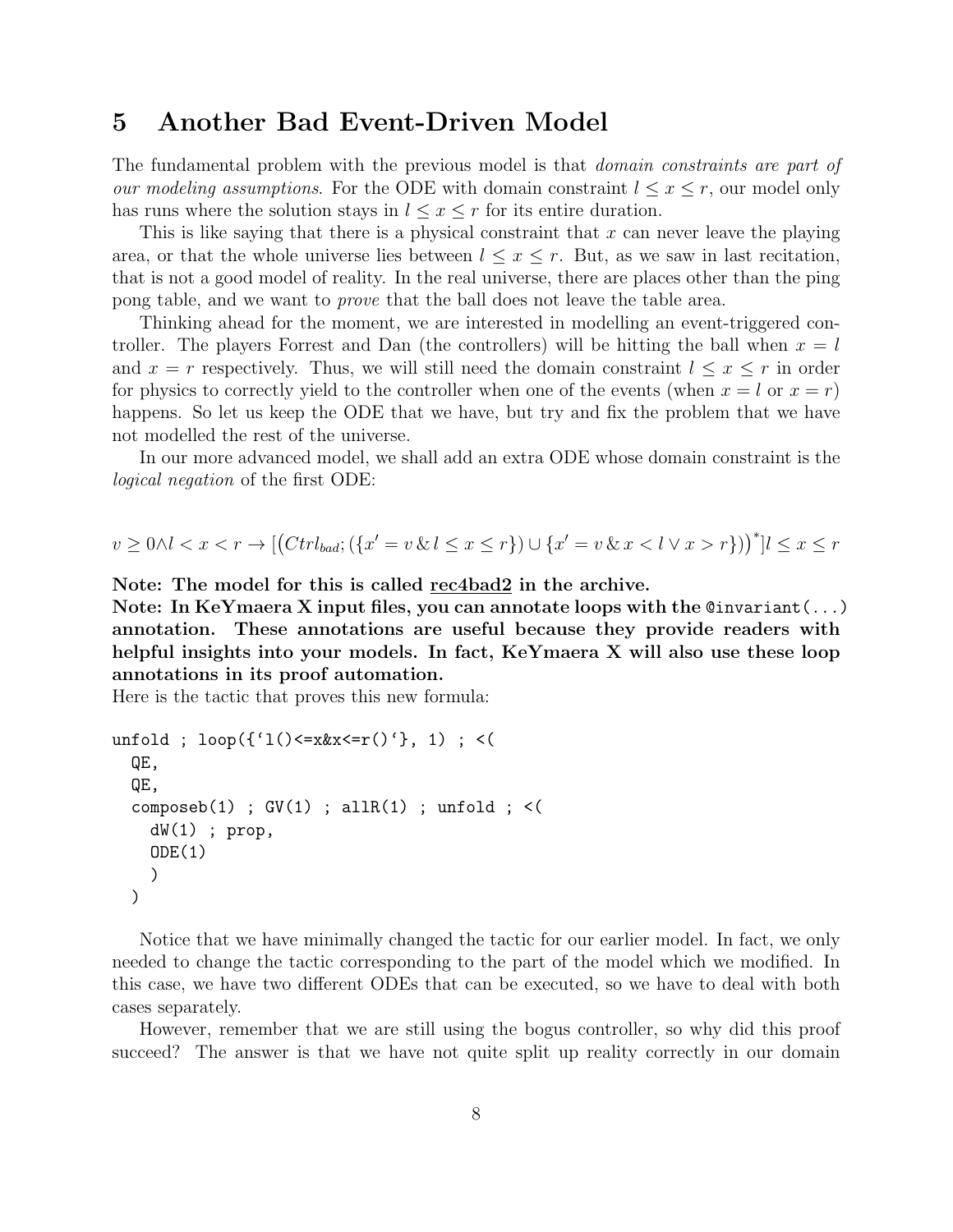constraints. If we start on the ping pong table, then the model keeps us stuck on the ping pong table.

More formally, we should think of an event-driven model as dividing the universe into several distinct modes or zones. The model describes where the modes are and when we can switch between modes, but it should always be *physically possible* to switch between zones: A mode that we can never get to might as well not exist. Once we have divided the world into modes, the safety proof consists of proving that *each mode* is safe. The safety argument for each mode will be based on the physics and on the invariants.

In this model, there are two modes. We will call "the ping-pong table" Mode A, and "everywhere else" Mode B. As shown below, Modes A and B do not intersect at all (represented as a dotted line for their boundary). If we start in Mode A, the domain constraint says we stay in Mode A as long as the ODE is running. Because Mode A does not overlap Mode B, we will never transition to Mode B and so we never have to argue why Mode B is safe.

```
Mode A: 1 \ge x and x \le rMode B: 1 < x or x > r
```


# 6 A Correct Model

We have to make Modes A and B overlap just a little bit, so that the model has a chance of even reaching either mode. This is done by turning the dotted line into a solid line, i.e., turning  $x < l \vee x > r$  into  $x \le l \vee x \ge r$ :



Now we can finally try the proof with the bogus controller and the proof will no longer work. In fact, we can use KeYmaera X to spot where the proof gets broken. Following the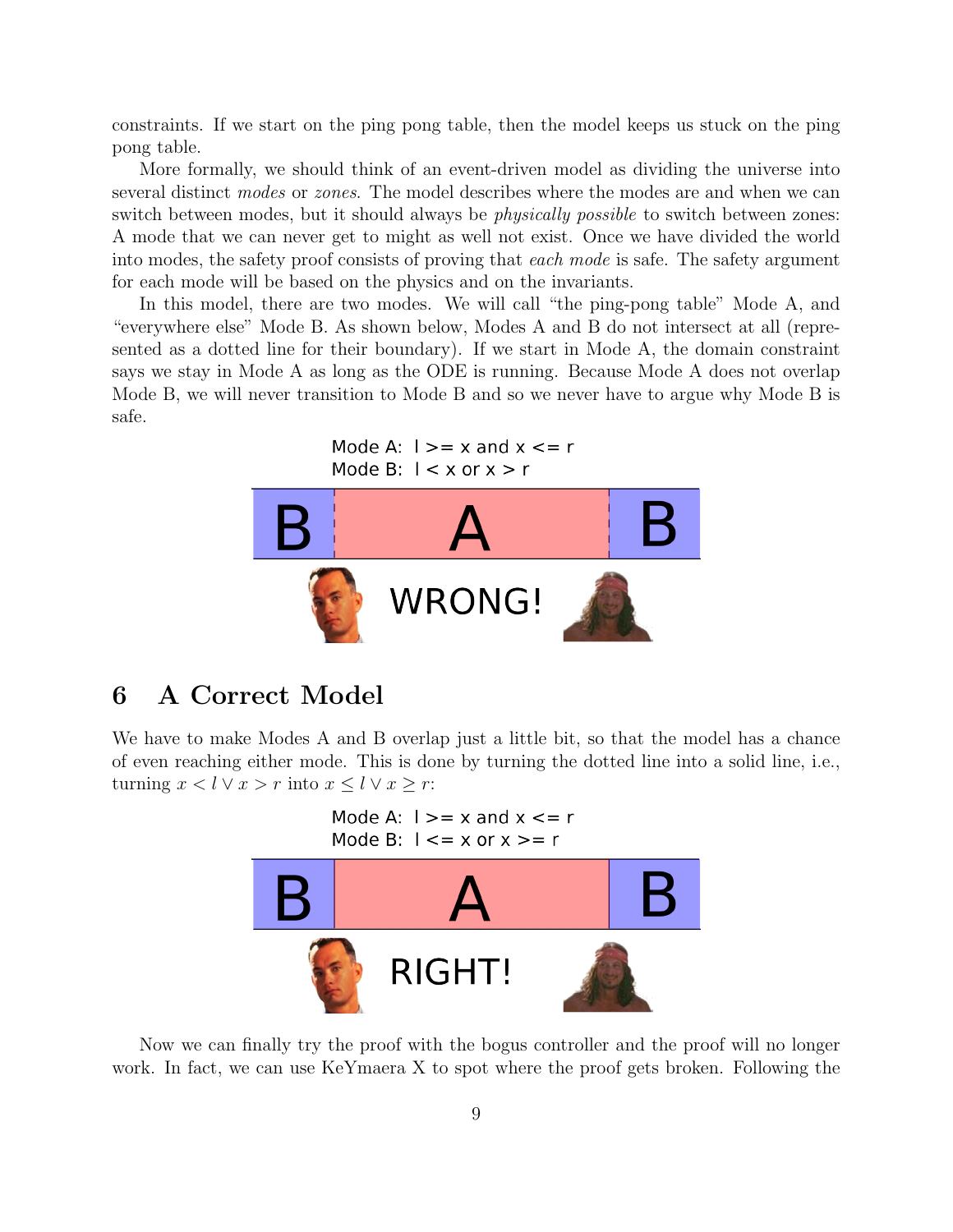proof steps similar to the ones we did before, here is one subgoal that you will reach that will not prove successfully, because it is not valid:

| $\equiv$ Goal: unfold $(153,0)$ |            | $\equiv$ Goal: unfold (153,1)                                                                     | $\equiv$ Goal: unfold (153,2) |  |  |
|---------------------------------|------------|---------------------------------------------------------------------------------------------------|-------------------------------|--|--|
|                                 |            | Hint: <u>ODE   SOLVE   DC   DI   DW   DG   BOXAND   GV  </u>                                      | МR<br><b>BOXD</b>             |  |  |
| $\blacktriangledown$ -41.       | $1 \leq x$ | $\vdash$ $\vdash$ $\vdash$ $[ \{ x' = v + 1 \& l \ge x \lor x \ge r \} ] (l \le x \land x \le r)$ |                               |  |  |
| $-2:$<br><b>H</b> unfo          | x < r      |                                                                                                   |                               |  |  |
|                                 |            |                                                                                                   |                               |  |  |

From the right-click menu, we can tell KeYmaera X to solve the differential equations, and then ask it for a counterexample:

| Counter-example values |
|------------------------|
| $s = -9/5$             |
| $1 - 12/5$             |
| $\mathsf{v}$ -57       |
| r -12/5                |
| $x - 12/5$             |
| t $3/5$                |
|                        |

What does this counterexample say? Consider the initial state where  $x = -\frac{12}{5}$  $\frac{12}{5}$ ,  $l =$  $-\frac{12}{5}$  $\frac{12}{5}$ ,  $v = -57$ , then we can certainly run the differential equation until the postcondition is violated (in particular with  $x < l$ )!

### Note: The model for this is called rec4bad2 fixed in the archive. Note: There are several reasons why a subgoal cannot be proved successfully in KeYmaera X, here is a quick checklist:

- Your original formula was not valid. This is typically the common case, and inspecting the unprovable subgoal might allow you to figure out where your model could go wrong. This is one of the advantages of having a computer check your proofs for you.
- You used a proof step that was not complete. In particular, you could have lost some information when moving from the conclusion of the proof step to its premises. An important example of this is the [loop](#page-0-0) rule – you might have chosen a bad loop invariant. When this happens, it is important to go back to your original question and see if you could have done the proof another way e.g., using an alternative loop invariant.
- You reached the current limits of KeYmaera X's proving capabilities. This will become relevant when we start looking at more complicated differential equations. Even though dL is theoretically complete for proving invariants of differential equations, the implementation in KeYmaera X does not cover all of the cases because they will almost never occur in practice.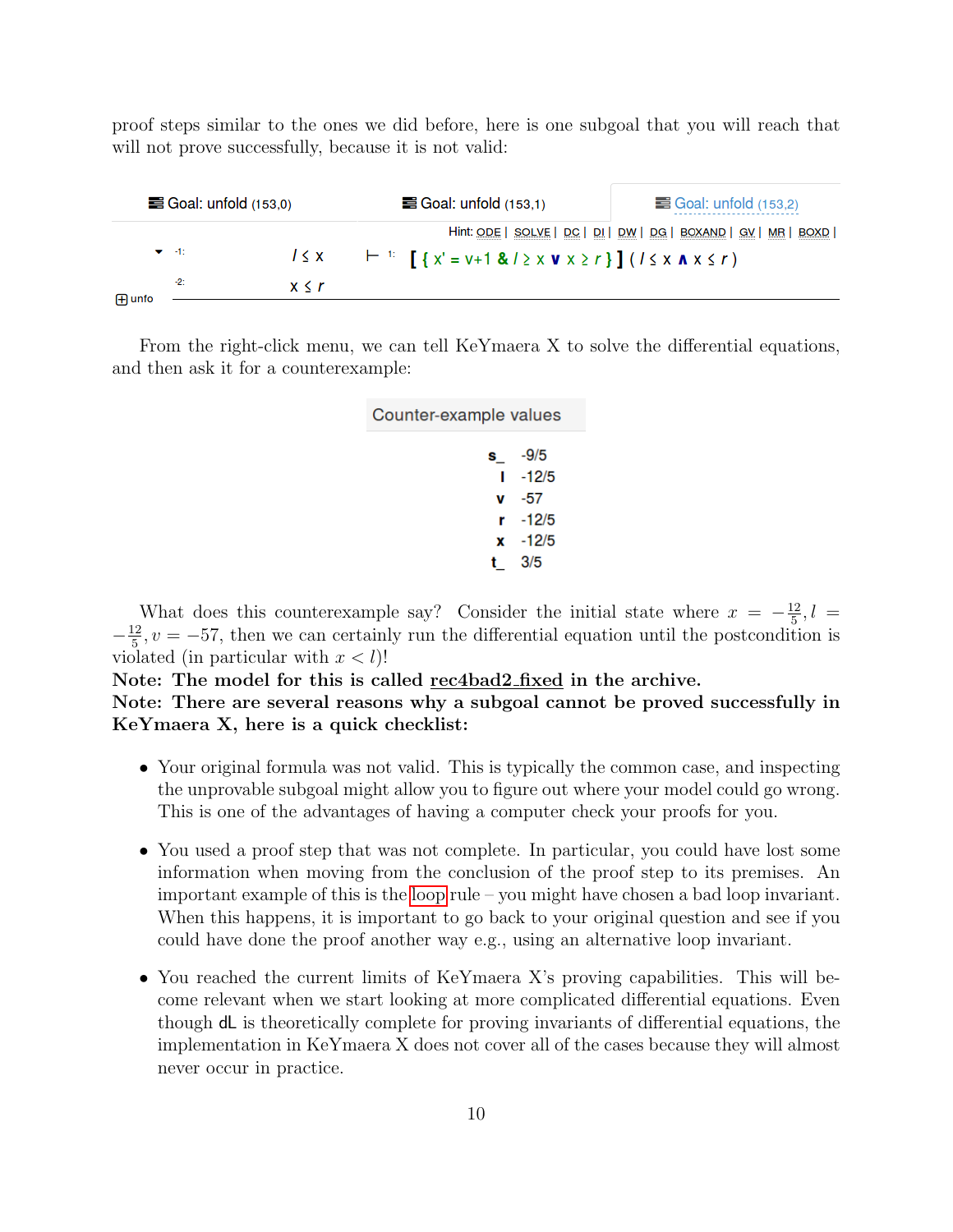• You found a KeYmaera X completeness bug. Our tactics can sometimes miss corner cases and some proofs may fail where they should not. If you are certain that your sequent is valid and your proof is correct but are not able to prove it in KeYmaera X, it might simply be a bug with the implementation of the tactics. Report it to us!

Finally, it is time to add in appropriate controls to the model. For illustrative purposes, we will assume that both players perfectly reverse the velocity of the ball when it is at their respective positions, i.e.,

$$
Ctrl_{bad2} \stackrel{\text{def}}{=} \mathbf{if} \ x = l \lor x = r \ \mathbf{then} \ v := -v
$$

Now, if we tried to prove:

$$
v \ge 0 \land l < x < r \to \left[ \left( \frac{Ctr l_{bad2}}{r} ; \left( \{ x' = v \& l \le x \le r \} \right) \cup \{ x' = v \& x \le l \lor x \ge r \} \right) \right)^* \left[ l \le x \le r \right]
$$

The proof would still fail!

#### Exercise 4:

Why?

Answer: The precondition says x could be anywhere  $l \leq x \leq r$ . In particular, when  $x = l$ and the ball is traveling with velocity  $v \geq 0$ , the controller might flip the velocity around incorrectly.

So we need to be very careful about our controller and ensure that the players actually hit the ball only when it is flying towards them.

$$
Ctrl \stackrel{\text{def}}{=} \mathbf{if} \ x = l \land v \le 0 \lor x = r \land v \ge 0 \text{ then } v := -v
$$

The proof will still not quite work out, but for a rather subtle reason. We started off by assuming  $l \leq x \leq r$ , which implies  $l \leq r$ , but KeYmaera X does not know that. In particular, it does not know to keep the assumption  $l < r$  in the loop induction.

### Exercise 5:

What breaks without this assumption?

Answer: The domain constraint  $x \leq l \vee x \geq r$  is equivalent to true when  $l = r$ .

We will have to start the proof slightly differently, by using a cut to introduce the new assumption  $l < r$ :

#### **Proof Step Cut**

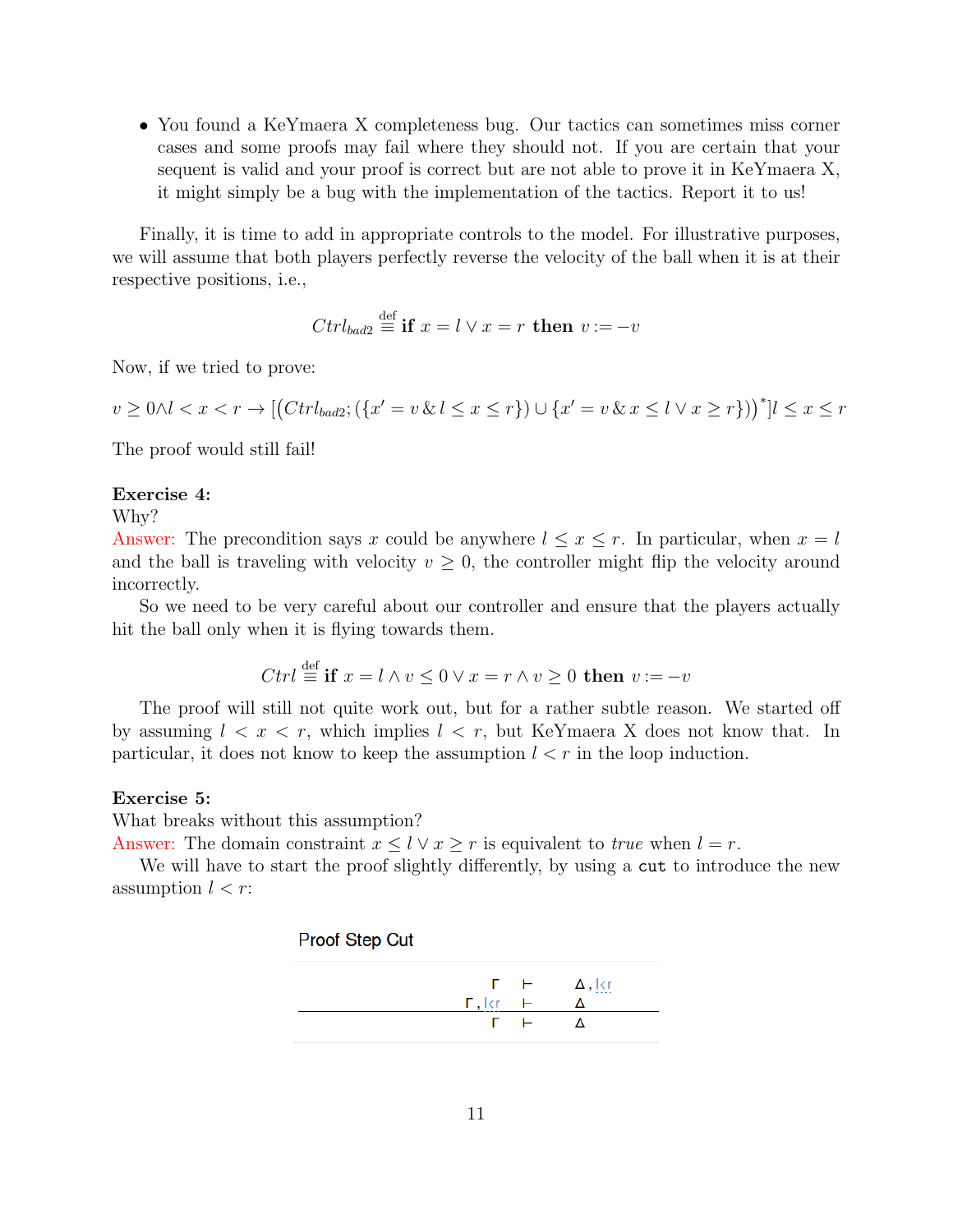Now, the proof can be done successfully because loop helped us keep the assumption  $l < r$  around in the proof. If we simply kept clicking on the UI though, we would get a rather tedious proof at the end:

```
unfold ; cut({'1() < r()'}) ; <(
 loop({{'1}})(&=&x&x&=&r(){'}, 1); < (QE,
   QE,
   unfold ; <(
     master,
     master,
     master,
     master,
     master,
     master,
     master,
     master,
     master,
     master
     )
   ),
 hideR(1) ; QE
 )
```
Instead, we could have programmed the proof more directly to hide the case splitting:

```
unfold ; cut({'1() < r()'} ) ; <(
 loop({{'1}})(&=&x&x&=&r(){'}, 1); < (QE,
   QE,
   unfold ; master
   ),
 hideR(1) ; QE
 )
```
Note: The model for this is called rec4good in the archive.

Exercise 6: Try to improve the speed of the above tactic.

# 7 Refining the Controller

We now have a verified controller but it is still unsatisfactory in some ways. For example, it assumes that the players are able to react instantaneously, regardless of how fast the ball is flying at them.